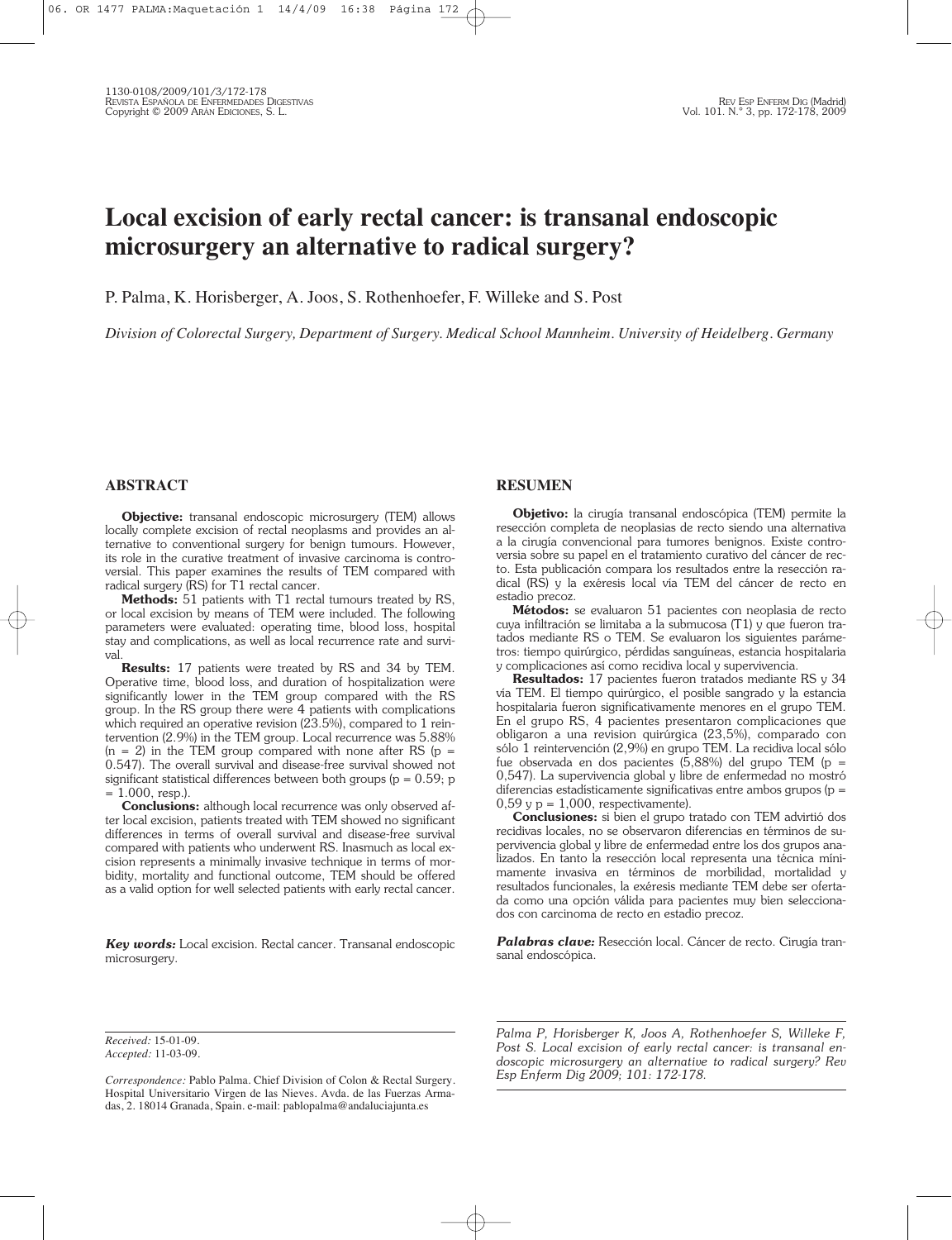## **INTRODUCTION**

The standard treatment for early rectal cancer has been major surgery by anterior or abdominoperineal resection. After the introduction of total mesorectal excision, results regarding recurrence and survival rates have improved dramatically (1). However, mortality, morbidity, and functional disturbances after major surgery are considerable. Perioperative mortality rates are usually 2 to 3 percent, and overall morbidity 20 to 30 percent (2). Furthermore, anorectal, bladder, and sexual function may be compromised  $(3)$ .

Given these side effects, there has been an increasing interest in the locoregional treatment of early rectal cancer. Nowadays local excision for selected rectal neoplasms is an accepted treatment worldwide (4). Compared to the gold standard of radical surgery, local procedures of strictly selected early rectal cancers should lead to identical oncological results and even better outcomes regarding morbidity, mortality, and quality of life (5).

Regardless of this trend, conventional transanal excision of rectal cancer has recently come under close scrutiny because of relatively high rates of local recurrence (6-10). In fact, skepticism has been expressed that such treatment is not in the patient's best interest.

Despite all these concerns transanal endoscopic microsurgery (TEM) has become the current standard procedure for the treatment of large rectal adenomas and early lowrisk carcinomas with curative intent mostly in Europe (11- 15). In contrast to conventional transanal excisions using anal retractors, TEM offers an exceptionally good overview of the whole rectum, allowing the precise removal of lesions not only in the lower and middle rectum but also in the upper region or even the retrorectal space, and obviates the need for major surgery (12,16,17).

Despite the limitations and the lack of power of clinical studies to detect differences in outcome such as survival and complication rates, TEM does appear to result in less local recurrence than other usual methods of local excision (14). Furthermore, after local excision of early rectal cancer by TEM recurrence and survival rates are comparable to those seen after major surgery, and complication rates and functional results are even superior to those seen after major surgery (18-22).

Since the introduction of TEM in our Division of Colon and Rectal Surgery a majority of patients with adenomas and T1 low-risk rectal cancer have been treated with local excision by this technique (23). The purpose of this singlecenter report was to evaluate the safety and oncological outcomes of TEM excision compared with radical surgery (RS) in the treatment of T1 low-risk rectal cancer.

# **PATIENTS AND METHODS**

A retrospective analysis of prospectively collected data was performed to compare the outcomes of these

For all uT1N0 lesions with favorable histology (defined as well or moderately well differentiated lesions without lymphovascular or neuronal invasion) TEM was considered. Radical surgery was performed when these patients chose this option after giving their informed consent or because of improper preoperative staging. Furthermore, for three patients with tumors located ventrally and above the peritoneal reflection TEM was not recommended.

For tumor staging patients were examined prior to surgery using abdominal and endoluminal ultrasounds (Brüel & Kjaer Medical 6004 or 3535 with a rotating 7-MHz transducer), rectoscopy with biopsy, complete colonoscopy or barium enema, and abdominal-pelvic CT. Follow-up examinations included regular rectoscopy, rectal and abdominal ultrasounds, tumor marker profiles (carcinoembryonic antigen, cancer antigen 19-9), and if indicated CT scanning and/or biopsy.

Tumors were located by rectoscopy and endoluminal ultrasounds in the lithotomy position, and were classified according to location from the dentate line in centimeters  $(cm)$ . Tumor size  $(cm<sup>2</sup>)$  was assessed postoperatively according to the histo-pathological report.

Preoperative bowel cleansing included intestinal irrigation using 3-5 liters of polyethylene glycol (Oralav, Braun, Melsungen, Germany). Ten minutes before surgery all patients received a single shot of ceftriaxone and metronidazole. Surgery in both groups was performed under general anesthesia.

All tumors in this study were assessed by the same pathologist and staged according to the UICC classification (24). Only low-risk carcinomas (T1, G1/2 without lymphatic, vascular or neural invasion) were included in the analysis. All TEM-resected tumors were fixed to a corkboard for a specific evaluation of resection margins. The adequacy of resection was reported as "complete"  $(R0)$ , "incomplete"  $(R1)$  or "doubtfully complete"  $(Rx)$ .

In order to assess the safety of both procedures the following parameters were evaluated: operating time, blood loss, length of hospitalization, and incidence of complications. During follow-up visits recurrence and survival were assessed.

Radical surgery was performed after a midline incision and mobilization of the left colon including the splenic flexure, which was followed by central ligation of the inferior mesenteric artery and vein. For tumors located in the middle or lower rectum a total mesorectal excision was performed. An end-to-end anastomosis using a double-stapling technique was performed with a circular stapler *(Ethicon® or Surg Assist ®);* in suitable cases a transverse coloplasty pouch was added. A distal tumor-free margin of 1.5 cm of the freshly resected, undistended specimen was considered to be oncologically safe.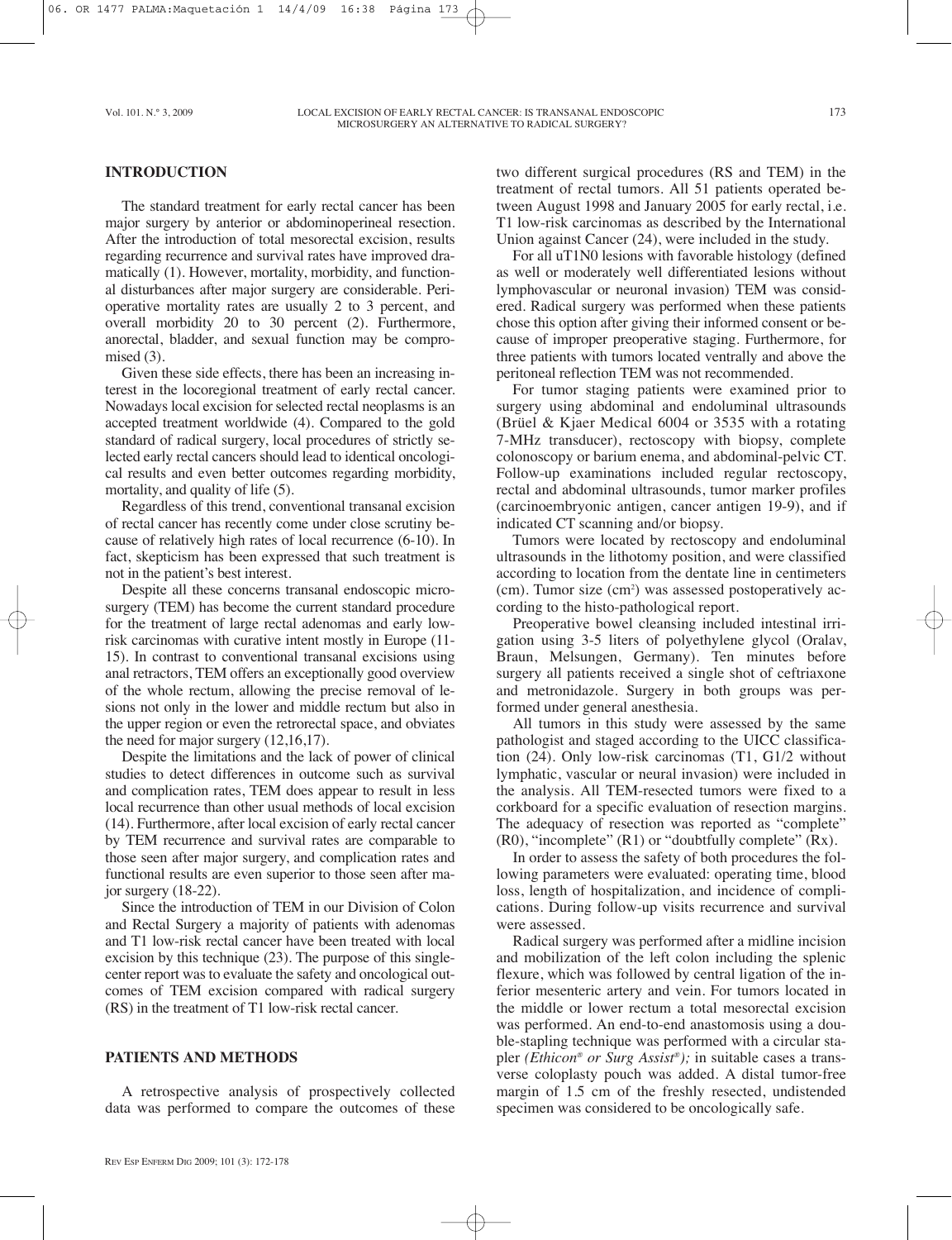Since the optics of the operative TEM rectoscope has an angle of  $40^{\circ}$ , the tumor should always be at a 6 o'clock lithotomy position on the operating table. Therefore, patients were positioned according to tumor location in a right lateral, left lateral, prone, or lithotomy position. After gentle extension of the sphincter the TEM equipment (Wolff, Knittlingen, Germany) was inserted. Under continuous distension of the rectal cavity by pressure-controlled CO<sub>2</sub> insufflation, lesions were resected as full-wall thickness excisions with an attempted macroscopically free margin of 1 cm, as described in the original publication (12). The defect of the rectal wall was always closed with a running suture.

Statistical computations were performed with the SAS system (release 8.02, SAS Institute Inc., Cary, NC, USA). If the data were normally distributed, mean values were compared using the two-sample t-test. If a normal distribution could not be assumed, U-tests by Mann-Whitney were performed.

## **RESULTS**

Overall, 51 primary operations of low-risk T1 tumors were performed. The RS group  $(n = 17)$  included 10 low anterior resections with total mesorectal excision and creation of a protective loop-ileostomy except for a patient with preoperative fecal incontinence, in whom a Hartmann procedure was performed. In 7 patients an anterior resection was carried out. No abdominoperineal resection was performed. One patient with R1-resection after TEM underwent salvage therapy and was left in the TEM group. The TEM group included 34 operations. Five initial adenomas in the TEM group were classified as early rectal carcinoma upon postoperative pathological assessment.

Patient characteristics demonstrated no significant

differences regarding age, sex, and comorbidity. Patients with hereditary non-polyposis colorectal cancer were not identified in any of the groups. Tumor characteristics showed no statistically significant differences in size, but tumors were found to be located significantly lower in the rectum in patients included in the TEM group (Table I).

Median follow-up was 93.0 months (48-108) in the RS group and 86.5 months (48-113) in the TEM group. These differences between RS and TEM were not statistically significant (U-Test by Mann-Whitney,  $p = 0.4593$ ) (Table II). In the TEM group, four patients died during follow-up (9, 12, 15, 61 months after surgery) because of disease-unrelated causes. Three patients of the RS group died after 1 week (during hospital stay), 5 and 24 months. None of the other patients investigated in both groups were lost to follow-up.

## **Safety**

## *Operating time*

The duration of each procedure was measured from the first incision or insertion of the TEM rectoscope to the closure of the abdominal skin, or the removal of TEM instruments. The comparison of median operating time between RS and TEM showed a significant advantage for the local procedure (t-test,  $p < 0.0001$ ) (Table I).

## *Blood loss*

An analysis of the number of blood transfusions required showed that one or more transfusions were necessary in three (17.6%) of the patients during the operation in the RS group, in contrast to none in the TEM resection

|                                                             | $RS (n = 17)$     | $TEM (n = 34)$   | p-value  |
|-------------------------------------------------------------|-------------------|------------------|----------|
| Patient age (years)                                         | $65.6 \pm 9.7$    | $68.4 \pm 10.7$  | 0.3694   |
| Tumor size (cm <sup>2</sup> )                               | $5.5 \pm 4.5$     | $5.5 \pm 5.3$    | 0.7560   |
| Distance from dentate line (cm)                             | $10.9 \pm 3.5$    | $8.9 \pm 3.2$    | 0.045    |
| Duration of hospitalization (d)                             | $15(10-55)$       | $8(4-49)$        | < 0.0001 |
| Operation time (min)                                        | 200.0 (117-310)   | 77 (50-202)      | < 0.0001 |
| Blood loss (ml)                                             | $714.7 \pm 857.1$ | $94.1 \pm 281.7$ | < 0.0001 |
| Perioperative blood transfusions (patients)                 | 3                 | 0                | 0.0327   |
| Perioperative blood transfusions<br>(total number of units) | 10                | $\mathbf 0$      | 0.0327   |
| Postoperative blood transfusions (patients)                 | 3                 |                  | 0.1020   |
| Postoperative blood transfusions (total numbers of units)   | 13                | $\overline{2}$   | 0.0558   |

| Table I. Main characteristics of patients, tumors and intraoperative results |
|------------------------------------------------------------------------------|
|------------------------------------------------------------------------------|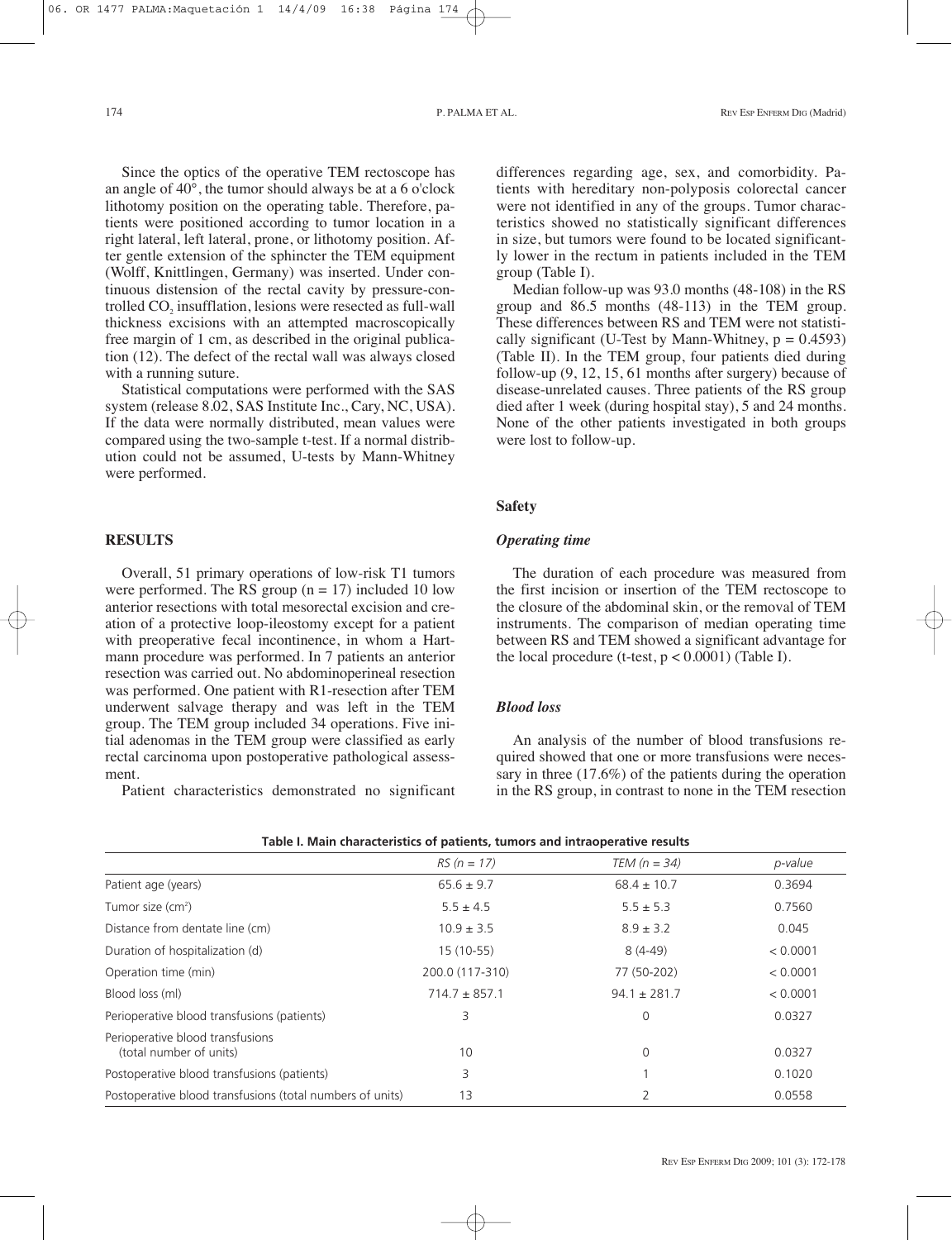group ( $p = 0.0327$ , Fisher's exact test). Furthermore, the mean amount of blood loss during the operation was significantly lower in the TEM group (t-test,  $p < 0.0001$ ). The comparison between RS and TEM showed significant differences with respect to the number of blood transfusions not only during the operation but also in the postoperative period (Table I).

# *Time of hospitalization*

The RS group showed a statistically significant longer duration of postoperative hospital stay when compared to the TEM group (t-test,  $p < 0.0001$ ) (Table I).

## *Complications*

There were eleven patients with a total of 12 surgical complications in the RS group (Table III). In 4 of these patients a total of 9 operative reinterventions were necessary due to anastomotic leakage with pelvic abscess (2 patients), fascial dehiscence after paralytic ileus (1 patient), and relevant anastomotic bleeding (1 patient).

The TEM group showed a total of 5 complications in 4 patients. Suture breakdown was found in four patients (11.8%). Whereas this was asymptomatic in 3 cases an operative revision was necessary in one case (protective ileostomy) (Table III). One case showed bleeding without suture breakdown and was treated conservatively. No adynamic ileus or suture-related strictures were observed in TEM-treated patients (Table III).

## *Mortality*

One patient died (5.88%) due to pneumonia complicated with stroke in the fifth day after anterior resection in the RS group. No death occurred in the TEM group during hospital stay (Table III).

# **Oncological outcome**

#### *Residual tumor status*

Regarding completeness of excision the RS group showed no R1 or Rx status of resection. In contrast there were two cases of Rx and one of R1 in the TEM group. Both patients with Rx received further treatment by means of radiotherapy after refusing salvage surgery. The patient with R1 was further treated with salvage low anterior resection and was included in the TEM group (Table II).

#### *Recurrences*

No recurrence was reported in the RS group. In the TEM group the overall recurrence rate was 5.88% (2 of

| rapic iii Uricological Icsaics |                    |                     |                |  |
|--------------------------------|--------------------|---------------------|----------------|--|
|                                | $RS (n = 17)$      | TEM $(n = 34)$      | <i>p-value</i> |  |
| Rx status                      |                    | $5.88\%$ (n = 2)    | 0.5467         |  |
| R1 status                      |                    | $2.94\%$ (n = 1)    | 1.000          |  |
| Follow-up (months)             | 93.0 (48-108)      | 86.5 (48-113)       | 0.4593         |  |
| Local recurrence               |                    | 5.88 % (n = 2)      | 0.5467         |  |
| Metastases                     |                    | 5.88 % (n = 2)      | 0.5467         |  |
| Survival                       | $82.35\%$ (n = 14) | $88.23 \%$ (n = 30) | 0.673          |  |
| Disease-free survival          | $82.35\%$ (n = 14) | $82.35 \%$ (n = 28) | 1.000          |  |

#### **Table II. Oncological results**

#### **Table III. Complications**

|                              | $RS (n = 17)$     | TEM $(n = 34)$    | p-value |
|------------------------------|-------------------|-------------------|---------|
| Anastomotic dehiscence       | $11.76\%$ (n = 2) | $11.76\%$ (n = 4) | 1.0000  |
| Pelvic abscess               | $11.76\%$ (n = 2) |                   | 0.1067  |
| Abdominal suture breakdown   | $5.88\%$ (n = 1)  | 0                 | 0.3333  |
| Paralytic ileus              | $11.76\%$ (n = 2) |                   | 0.1067  |
| Postop. hemorrhage           | $11.76\%$ (n = 2) | $2.94\%$ (n = 1)  | 0.3333  |
| Pneumonia                    | $11.76\%$ (n = 2) |                   | 0.1067  |
| Re-operations (patients)     | $23.53\%$ (n = 4) | $2.94\%$ (n = 1)  | 0.0371  |
| Re-operations (total number) | $n = 9$           | $n = 1$           | 0.0233  |
| In-hospital mortality        | $5.88\%$ (n = 1)  | 0                 | 0.3333  |
| Anastomotic stricture        | $23.53\%$ (n = 4) | 0                 | 0.0095  |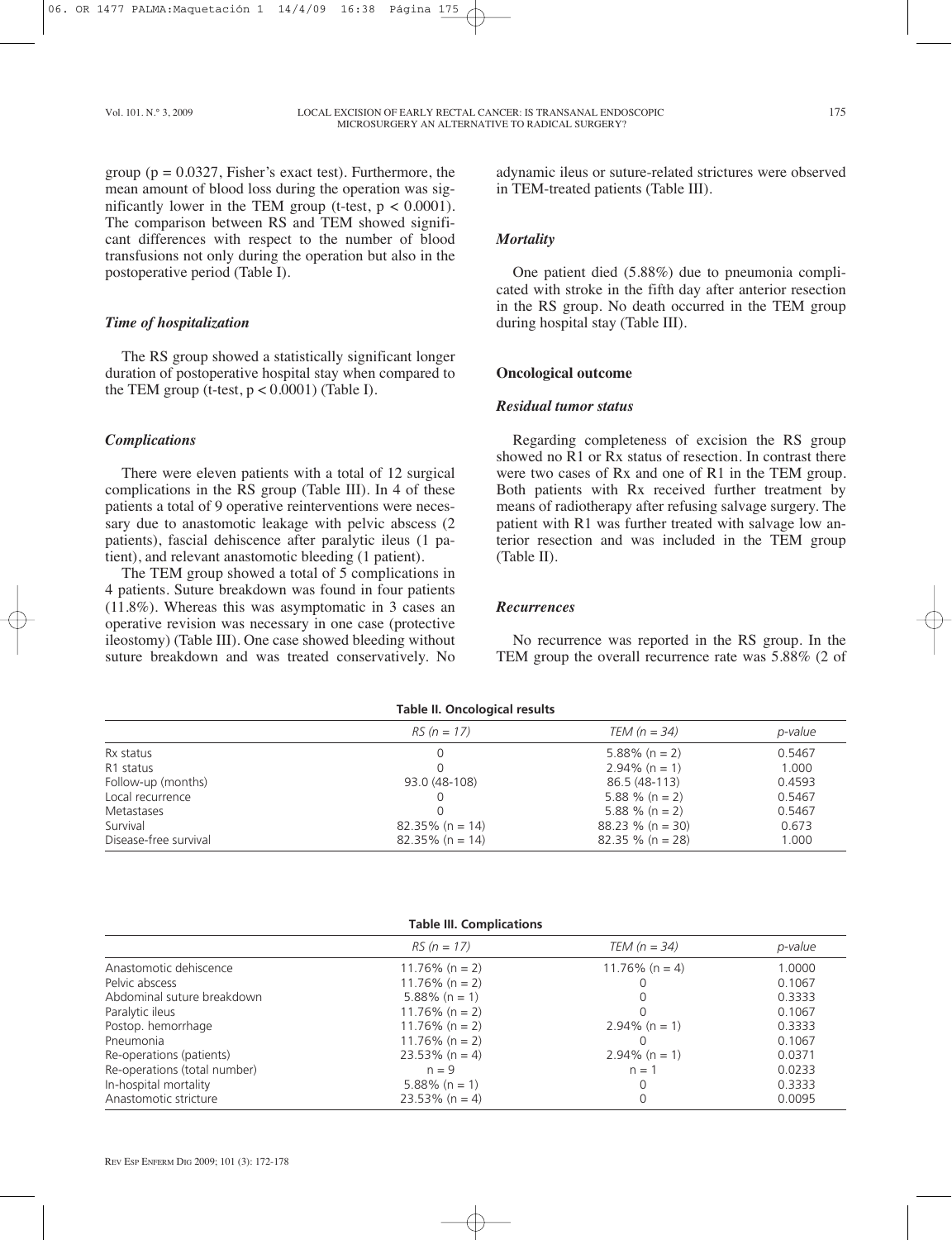34 patients, after 9 and 24 months follow-up respectively). The first patient was treated with an abdominoperineal rectal resection after receiving preoperative radiochemotherapy. A pathology study of the resection piece showed an UICC yT2N0 stage. The same patient developed liver metastasis at a later stage necessitating right hemi-hepatectomy. The second patient showed local recurrence together with pulmonary metastases after 24 months, and underwent only palliative chemotherapy after refusing further surgery. The difference in recurrence rates within both groups revealed no statistical significance (Fisher's exact test,  $p = 0.5467$ ) (Table II).

Adenomas at the site of local excision appeared during follow-up in two patients in the TEM group. In both cases adenomas were operated by means of TEM.

#### *Survival*

Overall survival and disease-free survival showed no statistical differences between both groups ( $p = 1.000$ ; Fischer's exact test) (Table II).

# **DISCUSSION**

Various surgical techniques are still under discussion for the treatment of early rectal carcinomas. The goldstandard procedures, such as anterior and abdominoperineal resection, show excellent results regarding local recurrence and survival rates (1), but are dearly paid for by a high incidence of complications (2) and impaired quality of life (anorectal, sexual, and urinary dysfunction) (3). Additionally, some of the patients require temporary diverting enterostomies, as 11 of our patients in the RS group did. On the other hand, there are conventional sphincter-preserving techniques, such as conventional transanal resection with Park's retractor (25), which are associated with an almost unacceptably high recurrence rate of up to  $29\%$  (7).

The primary factor limiting the effectiveness of local treatment for early rectal cancer is lymph node invasion. Depths of invasion into the rectal wall, grade or degree of differentiation, vascular, lymphatic and neural invasion are independent predictors of the risk of nodal metastasis. Since initial studies by Morson (26) and Hermanek (11) large series of resected rectal cancers have shown that well-differentiated tumors confined to the submucosa (T1) without vascular, lymphatic or neural invasion carry a 4% risk of nodal metastasis (27,28).

The inclusion criteria of the 51 patients incorporated in this study was the assessment of a moderately- to welldifferentiated tumor confined to the submucosa (T1) without vascular, lymphatic or neural invasion, and no lymph node assessment (by means of endorectal ultrasounds or definitive pathology after radical abdominal resection). In this context, 2 patients with nodal positivity

after RS were excluded from the study. It is of interest to note that a total of five patients were understaged as uT1 preoperatively and excluded from the study because of a definitive pT2 stage after local excision. All these cases were further treated by salvage therapy because of the high rate of recurrence after local excision (29).

Although the reported rate of recurrence for early rectal cancers (pT1) resected by TEM is between 4- and 14%, follow-up and differentiation between low- and high-risk features are variable among series reported (15,19-21,30-32). In fact, the only published prospective study comparing TEM with radical resection for T1 lowrisk rectal cancer showed no statistical difference between local excision and radical resection regarding local recurrence and metastasis rate (18). These results are in accordance with our observations. We assessed two recurrences in the TEM group compared to none in the RS group. Local control is therefore undoubtedly better assessed after RS, but on the other hand it is interesting to underline that there was no statistically significant difference in overall survival and disease-free survival depending on the operation performed.

Although we assessed no existing differences concerning tumor size between the two groups, our study detected a significant variation in tumor site. Tumors treated with TEM were located significantly lower in the rectum than lesions in the RS group. This fact includes a possible selection bias in favor of the RS group, as the prognosis of lower rectal cancers tends to be poorer when compared to those located in the mid or upper rectum (8,22,27).

A second arguable selection bias could be tumor selection, adjuvant therapy, or salvage surgery. There were five lesions assessed as adenomas preoperatively that were eventually seen to be low-risk carcinomas upon pathological examination in the TEM group, compared to none in the RS group. These data could be interpreted as a selection of tumors with more favorable biology in the TEM group. Similarly it could be argued that the two patients showing Rx specimens after TEM and receiving adjuvant radiotherapy received better therapy than those with surgery alone. On the other hand the one patient undergoing salvage surgery due to an R1 status after TEM should have had a worse prognosis in terms of local recurrence.

Our study demonstrates that TEM is not only comparable in terms of survival but also superior in terms of safety as already reported in the literature (18,20,21). As a matter of fact, patients receiving a TEM procedure benefit from a minimal invasive procedure with comparable overall and disease-free survival. All parameters studied to assess safety between the two groups revealed a statistically significant difference favorable to the TEM group. Operating time, blood loss, duration of hospitalization and complications, including mortality, were more favorable in the TEM group compared to the RS group. Our results are in accordance with the literature regarding the safety of the TEM procedure as compared to RS  $(18,20,21)$ .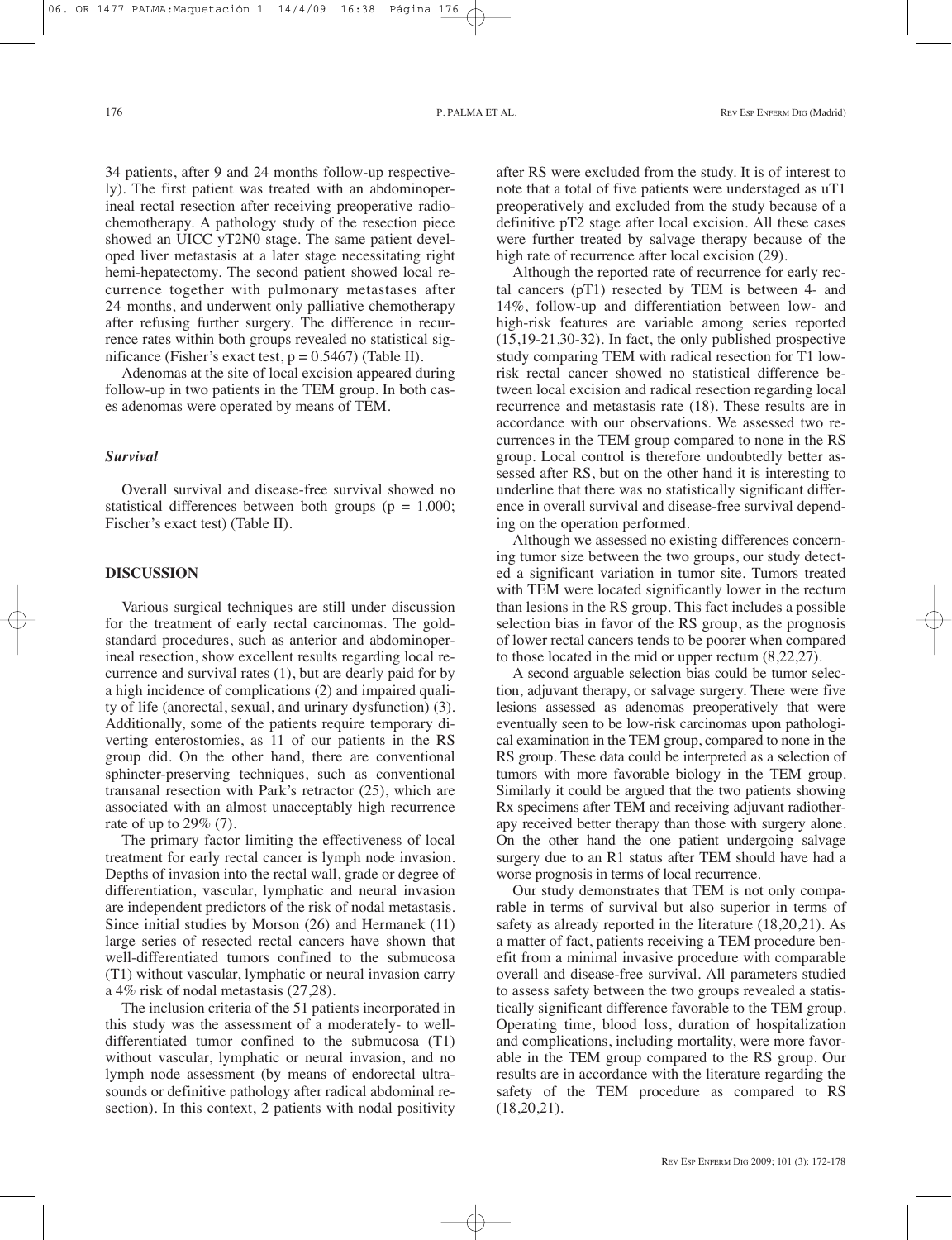In an outstanding systematic review published recently, both comparative and case-series studies were examined to assess evidence related to the safety and efficacy of TEM compared with radical resections and conventional local excisions (14). Despite limited evidence the authors pointed out the unequivocal tendency of TEM to achieve better results in well-selected cases than conventional local excision, without being less effective than radical resection. The question that arises is whether TEM represents the only adequate alternative to radical resection for early rectal cancer.

The reason for the superiority of TEM over other transanal conventional techniques is the use of an optical system with 3D-view, 6-fold magnification, and humaneye resolution; the creation of a stable pneumorectum, and specially designed instruments that allow full-thickness excision under excellent view conditions not only in the lower but also in the middle and upper parts of the rectum. Furthermore, full-thickness excision allows proper histological examination. Recently we showed the ability and advantages of this technique to approach tumors located in the retrorectal space (17).

The advantage of TEM has already been observed in the lower rate of recurrences for adenoma excision (up to 7%) when compared to recurrence rate after transanal conventional excision (up to 27.3%). Even for adenomas, completeness of excision is an important predictor for early recurrence (32). Furthermore, the literature reported a lower morbidity rate when using TEM for adenoma excision (7% complication rate compared to 14.5% for conventional transanal surgery) (32).

Surprisingly many publications still advocate for caution in the local excision of rectal cancer (6,8). However, these studies are questionable regarding selection criteria, use of endorectal ultrasounds preoperatively, proper *"in toto"* excision, and histological examination (R-Status, differentiation, and lymphovascular invasion). In addition, some data are compromised by mainly retrospective analyses over extended time periods, and by a lack of standardized pathology reports (7).

The main argument explaining the high rate of local recurrences after conventional local excision could be a technically inadequate operation in which margins are too small, inadequate depth of resection, or shedding and implantation of tumor cells into the surgical field. Moore et al. (33) compared 82 patients after TEM with another 89 after conventional transanal excision for rectal neoplasms. He found clear margins in 71 percent of specimens in the conventional group compared with 90% in the TEM group. Furthermore, non fragmented specimens were more likely to be found after TEM than after conventional surgery (94 *vs.* 65 percent). In our hands the rate of Rx and R1 after local excision was 5.88 and 2.94%, respectively.

We believe that strict patient selection criteria, together with full-thickness and margin-free excision is crucial for patient outcome (34). The strong correlation between incomplete tumor resection and poor outcome is widely accepted (14,35,36). In our experience, positive excision margins should not be regarded as a risk factor for recurrence but should be viewed as insufficient therapy requiring further treatment. Therefore, accurate pathological examination after corkboard fixation of the specimen, and intensive, close cooperation between surgeon and pathologist cannot be overemphasized.

Although local recurrence was only observed after local excision, patients treated with TEM showed in our study no significant differences in terms of overall survival and disease-free survival as compared to patients who underwent RS. Inasmuch as local excision represents a minimally invasive technique in terms of morbidity, mortality and functional outcome, TEM should be offered as a valid option for well-selected patients with early rectal cancer.

Despite the difficulty to perform further studies in the future comparing different methods of local excision with more radical procedures (37) and the possible combination of neoadjuvant chemoradiation for better local and distant control even for high risk tumors (4,38), our results add further evidence that TEM should be considered as best practice to perform a local excision of well selected cases of early rectal carcinoma.

# **ACKNOWLEDGEMENT**

We are indebted to Mrs. C. Weiss from the Department of Biostatistics at University Hospital Mannheim for her statistical support.

The first and second authors contributed equally to this paper.

## **REFERENCES**

- 1. Bulow S, Christensen IJ, Harling H, Kronborg O, Fenger C, Nielsen HJ. Recurrence and survival after mesorectal excision for rectal cancer. Br J Surg 2003; 90: 974-80.
- 2. Enker WE, Merchant N, Cohen AM, Lanouette NM, Swallow C, Guillem J, et al. Safety and efficacy of low anterior resection for rectal cancer, 681 consecutive cases from a specialty service. Ann Surg 1999; 230: 544-54.
- 3. Havenga K, Maas CP, DeRuiter MC, Welvaart K, Trimbos JB. Avoiding long-term disturbance to bladder and sexual function in pelvic surgery, particularly with rectal cancer. Semin Surg Oncol 2000; 18: 235-43.
- 4. Bretagnol F, Merrie A, George B, Warren BF, Mortensen NJ. Local excision of rectal tumours by transanal endoscopic microsurgery. Br J Surg 2007; 94: 627-33.
- 5. Moore HG, Guillem JG. Local therapy for rectal cancer. Surg Clin North Am 2002; 82: 967-81.
- 6. Mellgren A, Sirivongs P, Rothenberger DA, Madoff RD, García-Aguilar J. Is early excision adequate therapy for early rectal cancer? Dis Colon Rectum 1999; 43: 1064-74.
- 7. Madbouly KM, Remzi FH, Erkek BA, Senagore AJ, Baeslach CM, Khandwala F, et al. Recurrence after transanal excision of T1 rectal cancer: should we be concerned? Dis Colon Rectum 2005; 48: 711-9.
- 8. Nascimbeni R, Villanacci V, Di Fabio F, Gavazzi E, Fellegara G, Rindi G. Long-term survival after local excision for T1 carcinoma of the rectum. Dis Colon Rectum 2004; 47: 1773-9.